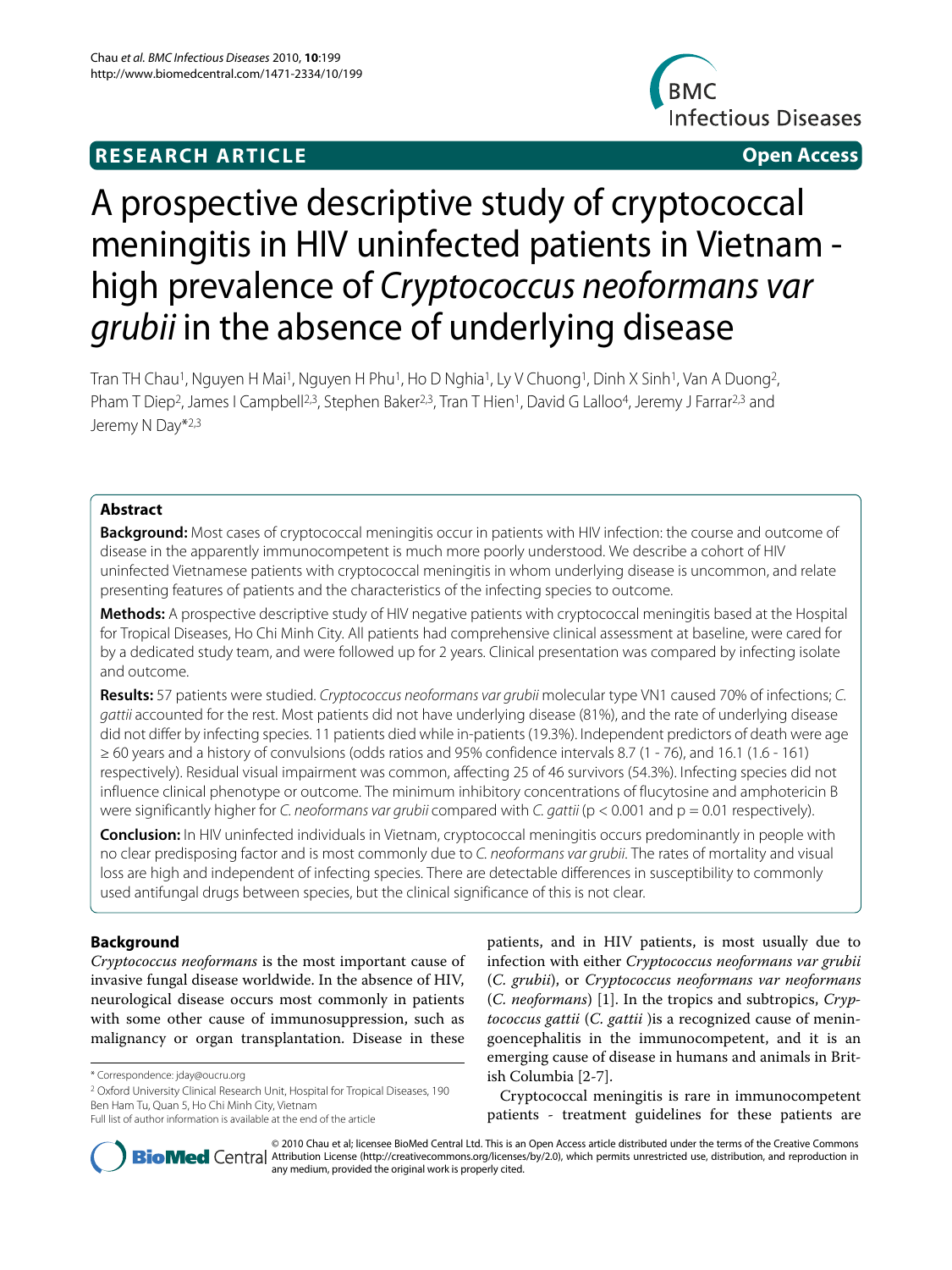based largely upon evidence from trials in HIV patients, although data suggest there are significant differences in clinical presentation and prognosis between the two groups[8-20]. We carried out a prospective descriptive study to determine the clinical presentation and outcome in HIV negative patients presenting to our hospital with cryptococcal meningitis.

# **Methods**

## **Study design**

Prospective observational descriptive study.

# **Setting and participants**

The study was conducted at the Hospital for Tropical Diseases, Ho Chi Minh City, the tertiary referral centre for infectious diseases in tropical southern Vietnam. The hospital serves a population of 40 million people and the well defined patterns of inter-hospital referral in Vietnam mean all patients in the catchment area with cryptococcal meningitis are likely be referred for treatment. All patients received initial treatment and follow-up on the dedicated central nervous systems (CNS) infection ward. Ethical approval for the study was from the Hospital for Tropical Diseases, Viet Nam and the Oxford University Tropical Ethics Committee, UK.

# **Entry Criteria**

The study was open to adult patients (age≥15 years) in whom HIV infection was excluded through 2 negative HIV antibody tests. Cryptococcal meningitis was defined as follows:

Either: Positive cerebrospinal fluid (CSF) India ink examination or positive CSF cryptococcal antigen test or positive CSF cryptococcal culture.

Or: a syndrome consistent with meningoencephalitis (1 or more of headache, neck stiffness, confusion, coma, convulsions, focal neurology) and culture or antigen positive blood.

Evidence of other central nervous system infection was an exclusion criterion.

Patients were recruited between November 1998 and July 2007. Written informed consent was obtained prior to study entry.

#### **Patient assessment**

All patients were assessed daily by the dedicated study team. CSF was examined using standard methods including Gram's, Ziehl-Neelsen and India ink stains, and culture on blood, Sabouraud's and Lowenstein-Jensen media. HIV infection was excluded using Rapid Test and 2 HIV antibody tests (Determine HIV1/2, Abbott, Maidenhead, UK).

#### **Microbiology**

C. neoformans was identified by the demonstration of budding encapsulated yeasts on India ink stain of cerebrospinal fluid (CSF). CSF pellets were cultured at 35°C on chocolate and blood agar, brain-heart infusion broth, and at 30°C and 35°C on Sabouraud's agar (Oxoid, Basingstoke, UK). Identification was confirmed through demonstration of the growth of characteristic colonies on bird seed agar and API 32C sugar assimilation tests (BioMerieux SA, Marcy l'Etoile, France). Isolates were stored at -30°C on Microbank plastic beads (Pro-Lab Diagnostics, Neston, Cheshire, UK) and later revived for speciation. C. gattii was identified by biotyping with Canavanine Glycine Bromothymol Blue agar, and isolates were further divided into eight molecular groups using Polymerase Chain Reaction- Restriction Fragment Length Polymorphism (PCR-RFLP) analysis of the URA5 gene[21]. Controls were provided by Dr Wieland Meyer, Westmead Millennium Institute for Medical Research, Sydney, Australia.

Semi-quantitative *Cryptococcus* antigen testing was performed using the Murex Cryptococcus Test (Remel, Lenexa, USA) according to the manufacturer's instructions. Sensitivity testing was performed using YeastOne Sensititre plates (Trek Diagnostic Systems, East Grinstead, UK) according to the manufacturer's instructions on the yeast isolated at presentation, prior to treatment. All plates were examined at 48 and 72 hours after incubation at 30°C.

# **Treatment**

Patients were treated according to Vietnamese national guidelines with intravenous amphotericin B 0.7 to 1mg/ kg/day (Cipla, Mumbai, India) with oral flucytosine 100mg/kg/day (Valeant Pharmaceuticals, Versailles, France) at the physician's discretion, followed by fluconazole 400mg/day (Ranbaxy, Gurgaon, India). Treatment duration was at the discretion of the attending physician, guided by the clinical response of the patient. Raised intracranial pressure was managed by repeated lumbar puncture.

#### **Follow-up**

Patients were followed for 2 years after hospital discharge.

#### **Statistical analysis**

All data were entered into an electronic spreadsheet (Excel, Microsoft, Seattle, USA). Statistical analysis was performed using STATA version 9 (Statacorp, Texas, USA). For comparison of proportions of categorical or dichotomized parameters the chi-squared or Fisher's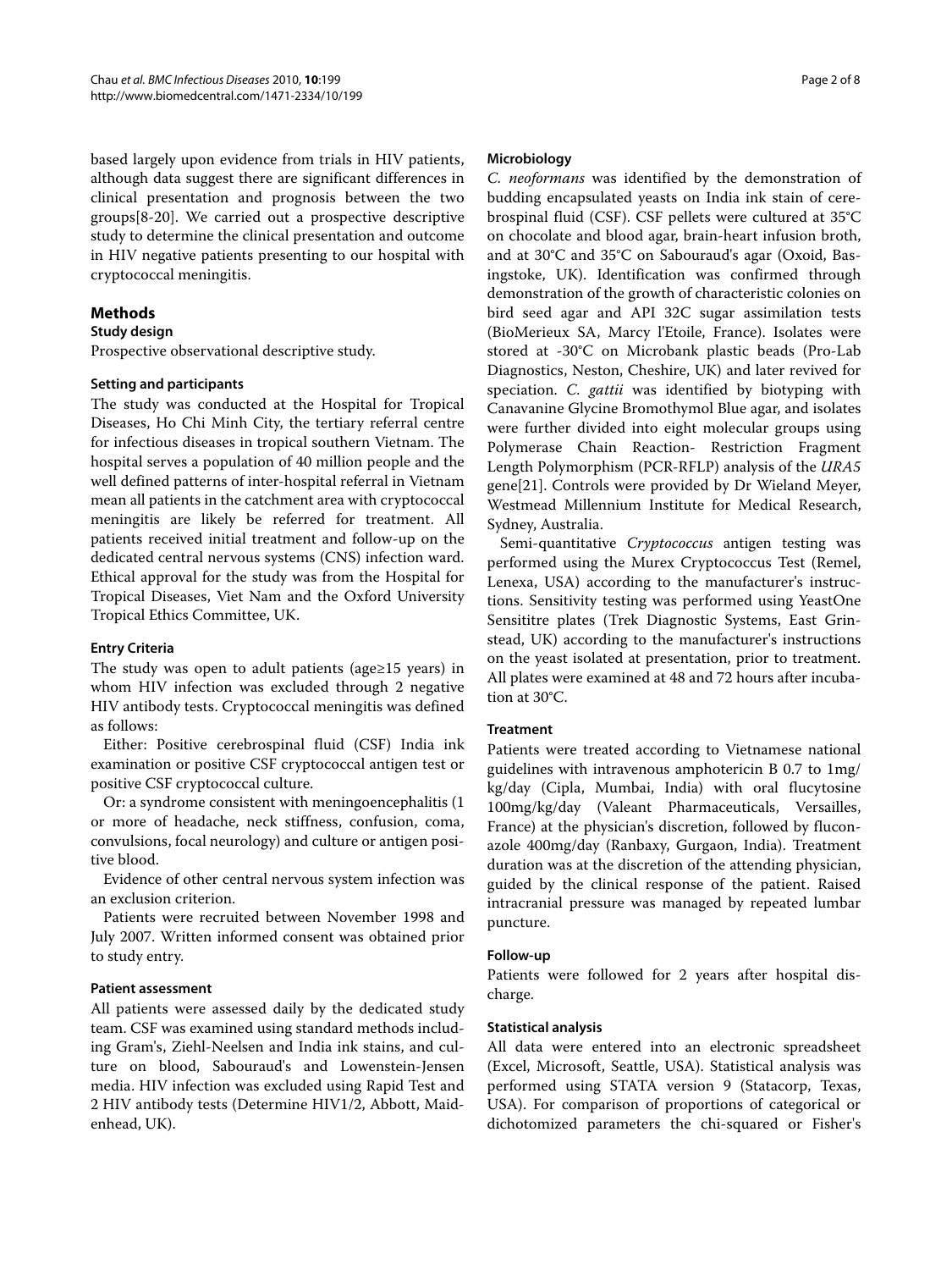exact test were used. For continuous parameters the Mann-Whitney U-test was used. Forward step-wise logistic regression was performed to determine significant variables independently associated with outcome.

# **Results**

## **Clinical Findings**

Fifty-seven patients were recruited. Forty patients were transferred from other hospitals, and the median duration in these hospitals before transfer was 5 days (interquartile range 1 - 12 days). All had clinical syndromes consistent with cryptococcal meningitis and all underwent lumbar puncture. All had positive CSF India ink examination and positive CSF culture. History and examination findings on presentation are shown in Additional file 1: table S1. The duration of symptoms was unclear in one patient, due to a history of chronic headache (3 years) prior to diagnosis. The most frequent presenting symptoms were headache, fever and neck stiffness. Oculomotor nerve palsies and visual disturbance (decreased acuity or diplopia) were common on admission, affecting 18 (31.6%) and 27 (47%) patients respectively. Papilloedema was common, present in 22 of 55 patients (40%, data missing in 2 patients). Eleven patients (19%) had potentially immunosuppressive pre-existing health problems. Seven had taken more than three months of corticosteroid (nephrotic syndrome (2), Evan's syndrome (2), chronic arthritis (2) and systemic lupus erythematosus (1)). Two patients had cirrhosis, one had cirrhosis and renal impairment and one had diabetes.

Clinical investigations results are shown in Additional file 1: table S1. The baseline CSF opening pressure was frequently raised, greater than 30cmCSF in 33 of 54 patients (61%). Generally, CSF showed a predominance of lymphocytes with low blood glucose to CSF ratio. The CSF lactate was usually raised. CD4 counts were measured on a single occasion in 20 patients. 9 patients had CD4 counts of less than 400 cells/uL, of whom 3 were receiving treatment with corticosteroids, 2 had renal impairment and one had lupus.

#### **Imaging Results**

56 of 57 patients had chest X-rays on admission. 12 were abnormal - six showed infiltrative shadowing, five were consistent with old resolved pulmonary TB, and one showed bilateral pleural effusions. 39 scans were performed on 36 patients (26 CT brain scans (Toshiba XVIsion, Toshiba, Japan), 13 Magnetic Resonance (General Electric, UK, 1.5T), (MR) brain scans. Abnormalities included ventricular dilatation, infarction, focal abnormalities consistent with cryptococcomas and meningeal enhancement.

#### **Microbiological Findings**

All patients had characteristic encapsulated yeasts seen on cerebrospinal fluid India ink examination, and positive CSF culture. 52 patients had CSF cryptococcal antigen testing - all were positive (median titre 1/256, range 1/4 to 1/32768). Ten of 56 patients (18%) had blood cultured and were fungaemic, and 44 of 53 patients tested had cryptococcal antigen detectable in blood, giving this simple test a sensitivity of 83%. 35 isolates were revivable for PCR-RFLP typing and antifungal sensitivity testing. 10 were C. gattii, and 25 were C. neoformans var grubii. All the C. neoformans var grubii fell into molecular group VN1. One C. gattii isolate was molecular group VG2, the rest were VG1 (figure 1). One of 10 (10%) patients with C. gattii infection had underlying disease, versus 7 of 25 (28%) patients with C. neoformans var grubii infection (p = 0.45, Fisher's exact test).

#### **Susceptibility Testing**

Antifungal susceptibility results (Table 1) were interpretable for 34 of the 35 isolates (1 isolate grew too slowly despite incubation at a range of temperatures). Breakpoints for Cryptococcus neoformans are not defined; we present the minimum inhibitory concentrations (MIC) of drug that inhibited 90% (MIC90) and geometric mean MICs (GMICs) of the isolates according to species (Table 1). The GMICs of flucytosine and amphotericin were significantly higher for C. neoformans var grubii isolates than for C. gattii (8.23 vs 1.85 μg/ml, (95% CI 7.22 - 9.37 and 1.18 - 2.90, p < 0.001)) and 0.714 μg/ml vs 0.451 μg/ ml, (95% CI 0.617 - 0.826 and 0.341 - 0.598 p = 0.01) respectively. There were no differences in the MICs of any other azole by species. We could not detect any association between antifungal susceptibility and clinical outcome.

#### **Outcome**

11/57 (19%) patients died during admission, and the median time to death was 14 days (4 -156 days). Three patients withdrew from the study (one after 12 and two after 37 days of treatment). The median duration of treat-

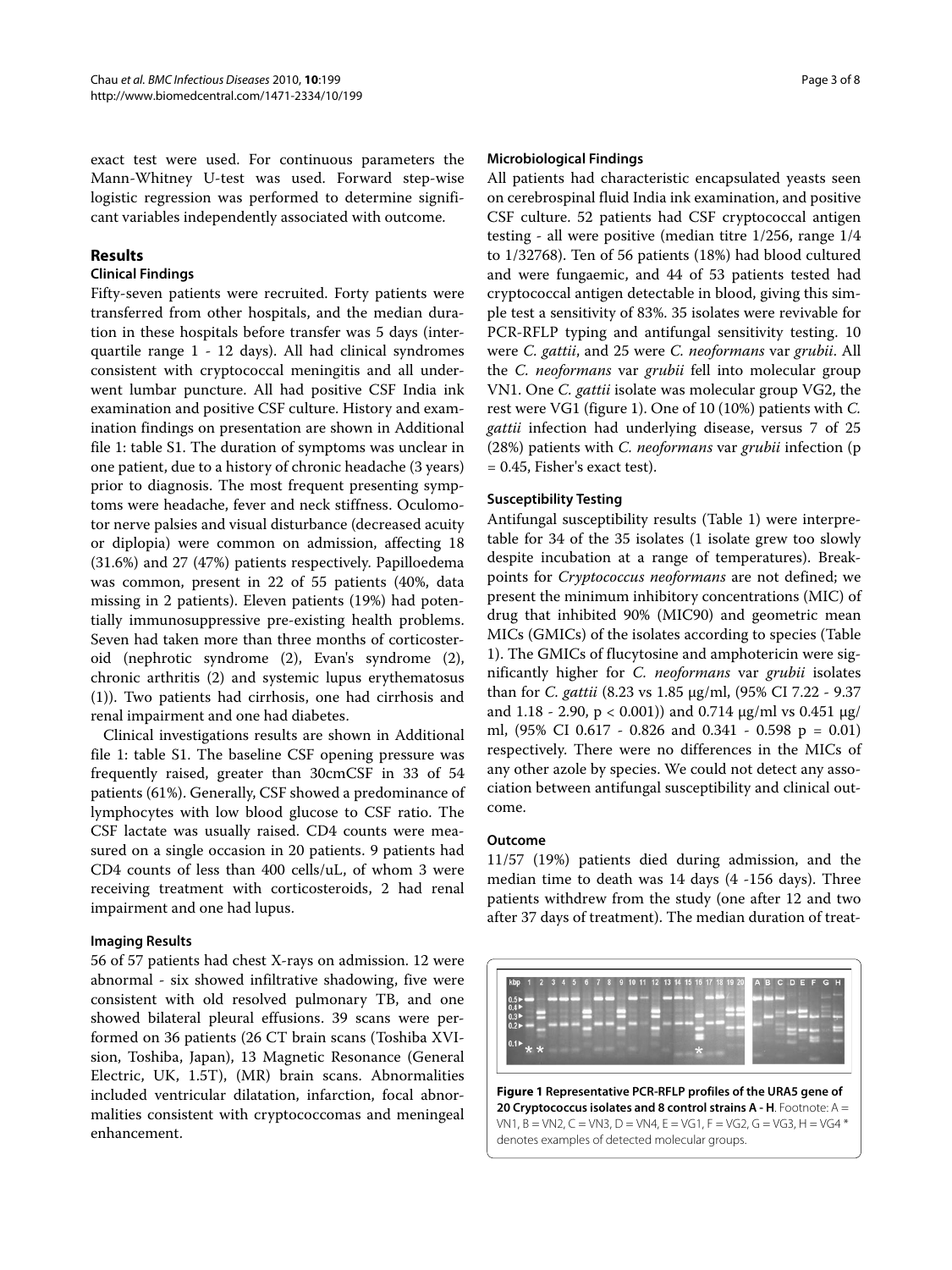|                                                  |           |                     | C. neoformans var grubii C. neoformans var gattii |                     |         |
|--------------------------------------------------|-----------|---------------------|---------------------------------------------------|---------------------|---------|
|                                                  |           | $(n = 25)$          | $(n = 10)$                                        |                     |         |
| Variable                                         |           | Value               | Value                                             | <b>Odds ratio</b>   | P Value |
|                                                  |           | (Range or %)        | (range or %)                                      | (95% CI)            |         |
| Median Age (range)                               |           | $31(15 - 74)$       | $41(18-53)$                                       |                     | 0.47    |
| Male Sex                                         |           | 10 (40)             | 5(50)                                             | $1.48(0.26 - 8.4)$  | 0.71    |
| <b>Underlying Disease</b>                        |           | 7(28)               | 1(10)                                             | $0.29(0.01 - 2.9)$  | 0.39    |
| <b>Symptoms</b>                                  |           |                     |                                                   |                     |         |
| Fever                                            |           | 20(80)              | 9(90)                                             | $2.2(0.2 - 117)$    | 0.64    |
| Headache                                         |           | 19 (90)             | 8(89)                                             | $0.85(0.04 - 55.8)$ | 1.0     |
| Vomiting                                         |           | 9(36)               | 5(50)                                             | $1.75(0.31 - 10.1)$ | 0.47    |
| <b>Blurred vision</b>                            |           | 12 (52)             | 4(40)                                             | $0.62(0.10 - 3.47)$ | 0.71    |
| Diplopia                                         |           | 4(20)               | 2(20)                                             | $1.0(0.95 - 10.9)$  | 1.0     |
| Convulsions                                      |           | 4(16)               | 1(10)                                             | $0.59(0.01 - 7.2)$  | 0.59    |
| <b>Signs</b>                                     |           |                     |                                                   |                     |         |
| GCS < 11/15                                      |           | 7(28)               | 1(10)                                             | $0.29(0.01 - 2.9)$  | 0.39    |
| <b>Neck Stiffness</b>                            |           | 22 (88)             | 8(80)                                             | $0.56(0.05 - 7.8)$  | 0.61    |
| <b>Focal Neurological Signs</b>                  |           | 7(28)               | 5(50)                                             | $2.5(0.4 - 15.0)$   | 0.26    |
| Papilloedema                                     |           | 5(21)               | 5(50)                                             | $3.63(0.6 - 24.3)$  | 0.11    |
| <b>Investigations</b>                            |           |                     |                                                   |                     |         |
| Abnormal Chest X-ray                             |           | 8(32)               | 2(20)                                             | $0.54(0.05 - 3.7)$  | 0.69    |
| Abnormal Brain Imaging <sup>a</sup>              |           | 7(58)               | 7(100)                                            |                     | 0.13    |
| Haematocrit                                      |           | $37.8(25.3 - 51.4)$ | $38.8(31.1 - 46)$                                 |                     | 0.65    |
| Blood White Cell Count (x10^9/ml)                |           | $11.5(3.3 - 26.6)$  | $13.6(7.1 - 26.1)$                                |                     | 0.37    |
| Platelet count (×10^9/L)                         |           | 256 (56.9 - 356)    | 305 (140 - 487)                                   |                     |         |
| CSF opening pressure (cmCSF) <sup>b</sup>        |           | $34.2(2 - 940)$     | $30.5(15 - > 40)$                                 |                     | 0.44    |
| <b>CSF White Cell Count/ml</b>                   |           | 287 (2 - 1080)      | 279 (12 - 480)                                    |                     | 0.18    |
| CSF Lymphocyte %c                                |           | $53(12 - 97)$       | 56 (19 - 93)                                      |                     | 0.74    |
| CSF Protein (g/L)                                |           | $1.28(0.35 - 2.63)$ | $1.25(0.4 - 1.94)$                                |                     | 0.9     |
| Log2 CSF Cryptococcal antigen titre <sup>5</sup> |           | $7.4(3 - 15)$       | $8.6(2 - 14)$                                     |                     | 0.5     |
| Lactate (mmol/L)                                 |           | $6.2(1.6 - 22.5)$   | $4.2(2 - 8.4)$                                    |                     | 0.052   |
| Antifungal MICs (mg/L)                           |           |                     |                                                   |                     |         |
| Amphotericin                                     | GM(95%CI) | $0.71(0.62 - 0.83)$ | $0.45(0.34 - 0.60)$                               |                     | 0.01    |
|                                                  | MIC90     | 1.0                 | 0.5                                               |                     |         |
| Flucytosine                                      | GM(95%CI) | $8.23(7.22 - 9.37)$ | $1.85(1.18 - 2.90)$                               |                     | < 0.001 |
|                                                  | MIC90     | 16/0                | 4.0                                               |                     |         |
| Fluconazole                                      | GM(95%CI) | $6.96(5.11 - 9.49)$ | $4.54(2.44 - 8.42)$                               |                     | 0.19    |
|                                                  | MIC90     | 16.0                | 16.0                                              |                     |         |
| Itraconazole                                     | GM(95%CI) | $0.11(0.08 - 0.14)$ | $0.9(0.05 - 0.14)$                                |                     | 0.48    |
|                                                  | MIC90     | 0.26                | 0.26                                              |                     |         |
| Voriconazole                                     | GM(95%CI) | $0.07(0.05 - 0.09)$ | $0.06(0.04 - 0.51)$                               |                     | 0.85    |
|                                                  | MIC90     | 0.13                | 0.26                                              |                     |         |
| Posaconazole                                     | GM(95%CI) | $0.13(0.10 - 0.17)$ | $0.10(0.06 - 0.17)$                               |                     | 0.336   |
|                                                  | MIC90     | 0.26                | 0.26                                              |                     |         |

# **Table 1: Features of 35 cryptococcal meningitis cases according to infecting species.**

 $aN = 26$ ,  $bN = 33$ ,  $cN = 32$ ,  $dN = 31$ 

GM = Geometric Mean

MIC90 = minimum inhibitory concentration 90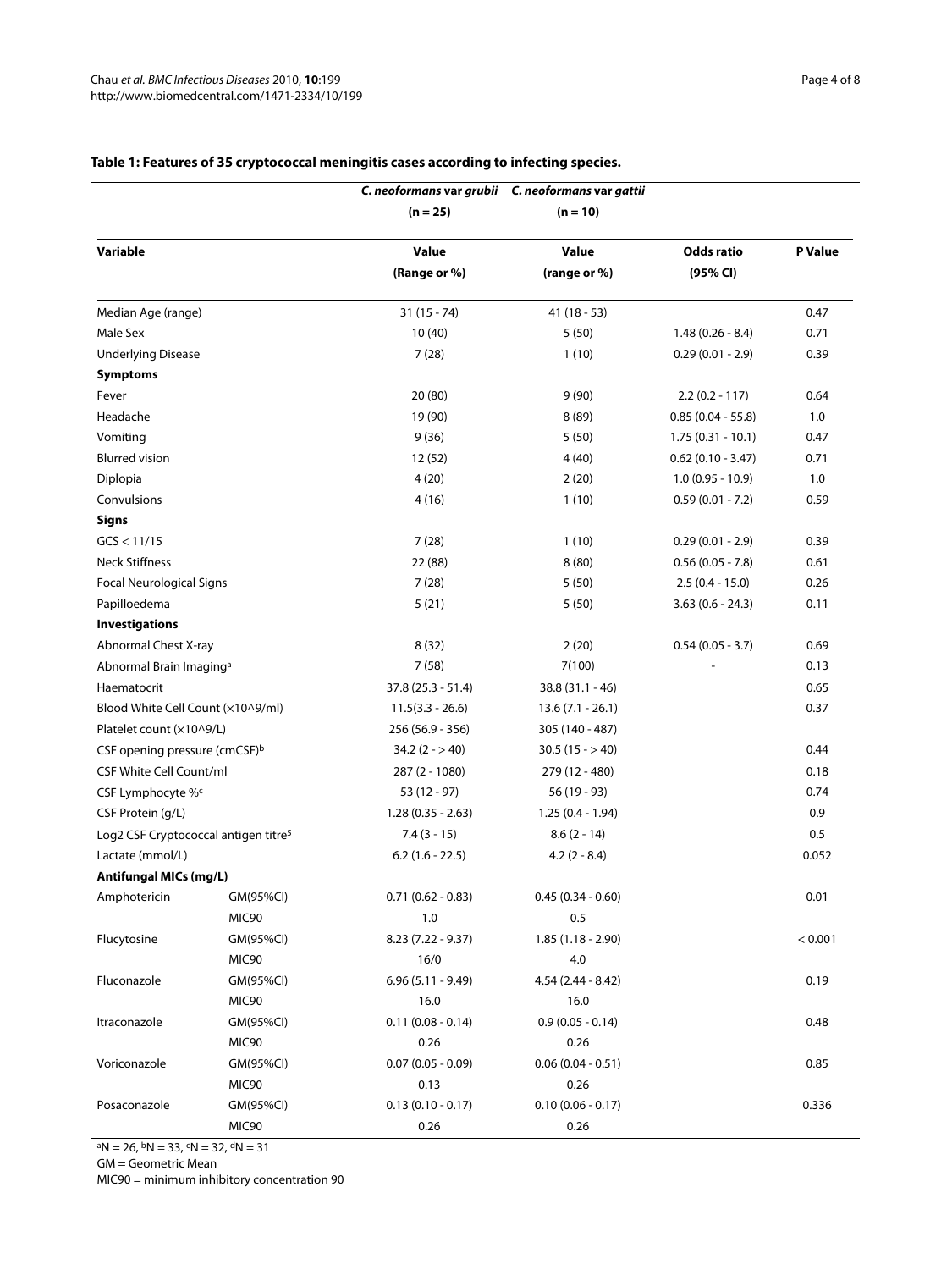ment was 131 days (range: 51- 426 days). One (10%) of 10 patients with C. gattii died compared with 6 (24%) of 25 patients with C. *neoformans* var *grubii* infection ( $p =$ 0.65). Complications at discharge included four patients with bilateral blindness (no light perception), 4 with uniocular blindness and one with complete visual and hearing loss. All cases of blindness occurred in patients with opening CSF pressures of  $\geq$  30cm CSF - 9 of 28 patients with opening pressure ≥ 30cm CSF developed blindness compared with none of 17 patients with opening pressure  $<$  30 cm CSF, p = 0.008). Five of 9 patients with blindness (56%) had papilloedema at baseline compared with 14 (39%) of 36 patients with no visual loss (odds ratio 1.85, 95% confidence interval 0.33 - 11.09, p = 0.47). There were no differences in the rates of papilloedema, blindness or opening CSF pressure > 30cmCSF by infecting species. Fourteen patients had other neurological deficits including blurred vision and/or cranial nerve palsies.

On univariate analysis the admission findings associated with death were presence of underlying disease, history of convulsions, Glasgow Coma Score  $\leq 11$ , age  $\geq 60$ years, lower platelet count, CSF cryptococcal antigen titre  $\geq$  1/512 and CSF yeast cell count > 400 cells/ml. Six of 21 (29%) patients with CSF opening pressure < 30cm CSF died, compared with 7 of 33 (21%) patients with opening pressures ≥ 30cm CSF (odds ratio 0.68, 95% confidence interval  $0.16 - 2.94$ ,  $p = 0.745$ ). Two of 9 patients with CD4 lymphopenia died.

Multivariate analysis was limited by the small number of deaths. We tested the interaction between easily measured clinical parameters (age  $\geq 60$  years, underlying disease, Glasgow coma score < 11 and convulsions) with outcome. Only age  $\geq 60$  years and a history of convulsions were independently associated with death (Additional file 1: table S1). Length of history had no impact on outcome. We could detect no differences in clinical phenotype or outcome according to infecting species.

Two years after diagnosis a further 4 patients had died (total deaths 15 of 57, 26.3%). 14 patients (24.6%) had made complete recoveries with no residual deficit. One died due to multi-drug resistant tuberculosis, complicated by relapse of cryptococcal disease. Three patients with underlying disease continued on long term fluconazole prophylaxis. It was not possible to determine the 2 year outcome in 9 of the 57 patients.

# **Discussion**

Cryptococcal meningitis in HIV uninfected patients in tropical Viet Nam is most commonly due to Cryptococcus neoformans var grubii. Most patients (81%) have no concomitant immunosuppressive disease, although CD4 lymphopenia was detected in 9 patients, 3 of whom had no other underlying conditions.

C. neoformans var grubii, the commonest cause of cryptococcal meningitis since the HIV epidemic, usually occurs in patients with an underlying immunosuppressive condition and has rarely been reported in the absence of underlying disease, in southeast Asia or elsewhere [2,12,14,22-27]. Classical teaching would suggest that, in our tropical location, more cases would have been due to infection with Cryptococcus gattii[28,29]. Against expectation, in our series C. neoformans var grubii infection outweighed C. gattii infection 2.5-fold. We could only revive isolates for speciation from 35 patients, but since the study has finished we continue to isolate C. neoformans var grubii and C. gattii from HIV uninfected patients in the ratio 3:1. We could not detect differences in the rate of underlying disease according to infecting

were only 10 cases of *C. gattii* infection. All patients in our study had positive CSF India ink examination and culture - a rate higher than generally reported in the literature [1]. This may be a reflection of the large volumes of CSF (5 - 10 mls) routinely taken from patients with suspected meningitis in our hospital in order to exclude tuberculous meningitis.

species, although our study lacked power since there

In the tropical Northern Territories of Australia the incidences of C. gattii and C. neoformans infection are equal[30]. In Queensland the experience is more like our own - in a 3 year period C. neoformans infections outweighed C. gattii 5 fold, although the total number of cases is not clear from the report[30]. However, it is not clear whether these cases were meningoencephalitis or extra-neural disease, and the varietal form of C. neoformans was not described for the majority of isolates.

All the *C. neoformans* var *grubii* strains from our series were of URA5-RFLP molecular type VN1, as also recently reported from China [31]. In that series, there was remarkable genetic homogeneity between the VN1 isolates, perhaps representing a strain in Asia with increased ability to cause infection in the immunocompetent.

The significance of CD4 lymphopenia in our patients is uncertain. Only 20 patients had the investigation, and the test was not performed serially. Thus it is not clear whether it represents a transient phenomenon as a consequence of infection, or whether it represents a genuine pre-existing immune deficit, such as idiopathic CD4 lymphopenia, known to be associated with an increased risk of cryptococcosis [32]. HIV infection is unlikely since each patient received at least 2 HIV antibody tests.

While cryptococcal meningitis remains rare in HIV uninfected patients, when it occurs the consequences are severe [33]. The death rate in our patients is 19% at hospital discharge, and blindness affects 20% of survivors. Most patients were admitted to provincial or district hospitals before transfer to our centre, and delay in diagnosis may play a role in the high death rate seen in this disease,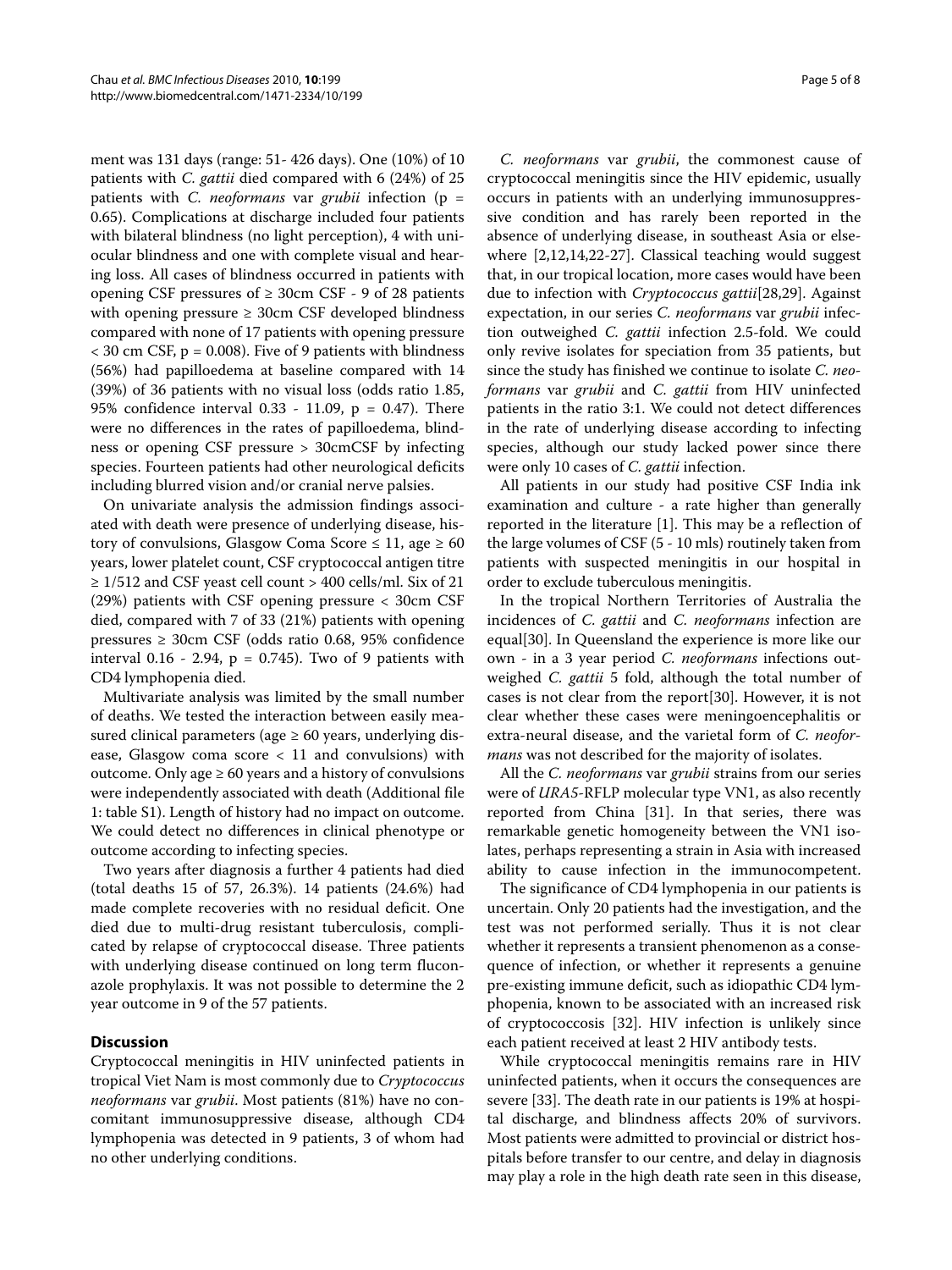although we did not find length of history to be associated with death. The independent variables associated with death were age and convulsions. We did not find the presence of underlying disease to be independently associated with outcome, although analysis was limited by the low number of deaths. CSF opening pressure at baseline was highly associated with development of blindness, but there was no association with papilloedema, which probably reflects the fact that papilloedema is a late indicator of raised intracranial pressure. However, it could be a function of the size of our study. Only 25% of patients made a complete recovery.

Historically, the disease phenotypes due to infection with C. neoformans var grubii and C. gattii are considered to be different. We found no difference in clinical phenotype between the 2 infections, and the pattern of disease seen in our cases mimics that seen in case series of C. gattii infection published from Papua New Guinea[17,27]. Like us, Seaton et al found presence of convulsions to be a predictor of death in patients with C. gattii meningitis. In addition, the rate of blindness in our patients is similar to that reported for C. gattii infection in immunocompetent adults, and higher than in HIV infected patients. The lack of difference in the clinical phenotypes of disease according to infecting species and the difference in rates of visual loss between HIV positive and negative patients support the hypothesis that host immune status is key in determining clinical phenotype in cryptococcal disease[30]. There are retrospective data suggesting that immune mediating drugs (corticosteroids) may reduce the risk of blindness in C. gattii infection [34,35]. The similar clinical phenotype seen in our predominantly C. neoformans var grubii infected patients suggests that this may be a worthwhile hypothesis to test in our patients.

There are no established breakpoints for anti-fungal drugs and *C. neoformans*, which makes the interpretation of anti-fungal MICs difficult [36-39]. The geometric mean MICs of flucytosine and amphotericin B were statistically significantly higher for C. neoformans var grubii. This is consistent with the experience in Malaysia, but differs from reports from Brazil and Taiwan which found C. gattii to be inherently less susceptible to amphotericin B and flucytosine [39-41]. Thompson found no difference in MICs by species, but was comparing strains from multiple geographic regions[42]. Our data are reassuring, suggesting that it is safe to extrapolate treatment doses for our patients with C. gattii from trials in C. neoformans infection. However, the clinical significance of differences in MICs of flucytosine and amphotericin B remain unclear. MIC data were available for only 7 of the isolates from the 11 patients that died - we could not demonstrate any correlation between the MIC of any drug and patient outcome.

Recently, Cryptococcus gattii has been seen to establish new ecological niches, with subsequent successful human-mediated dispersal [43]. It is possible that disease incidence in the immunocompetent will increase [44,45]. There has been little change in the treatment of cryptococcal meningitis over the past 10 years. Amphotericin B remains a key component of treatment, but therapy is protracted, expensive and difficult to administer. Combined with flucytosine, it has been associated with more rapid CSF sterilisation in HIV patients, and more recently slower rates of CSF sterilisation have been shown to be associated with an increased risk of death [46,47]. The identification of a reliable surrogate marker of outcome in cryptococcal meningitis enables anti-fungal therapeutic trials to be undertaken with smaller numbers of patients, and it should now be possible to answer clinical questions in groups where disease is rare, such as HIV uninfected patients. However, differences in complication rates, such as blindness, between HIV infected and uninfected patients may be due to differences in disease pathogenesis (perhaps immune mediated) and clinical endpoint trials, although difficult, may still be necessary.

#### **Conclusions**

In HIV uninfected individuals in Vietnam, cryptococcal meningitis occurs predominantly in people with no clear predisposing factor and is most commonly due to C. neoformans var grubii. The pattern of disease is similar to that described in patients with C. gattii meningitis, suggesting underlying immune status is key in generating clinical phenotype. The rates of mortality and visual loss are high and independent of infecting species.

#### **Funding**

The study was funded by the Wellcome Trust (UK) and JND was supported by a British Infection Society Fellowship. The funding sources had no involvement in study design, collection, analysis or interpretation of the data, writing of the report, or the decision to submit for publication.

#### **Additional material**

**Additional file 1 Table S1.** Presenting features of 57 consecutive cryptococcal meningitis patients by outcome.

#### **Competing interests**

The authors declare that they have no competing interests.

#### **Authors' contributions**

JJF, TTHC, NHM, NHP, HDN, LVC, DXS, TTH, DGL & JND conceived the study, participated in its design, coordination, collected data, and helped to draft the manuscript. TTHC analysed the data. VAD, PTD, JIC, and JND performed the classical mycology and MIC testing. VAD, SB and JND performed the molecular typing. JND wrote the final manuscript. All authors read and approved the final manuscript.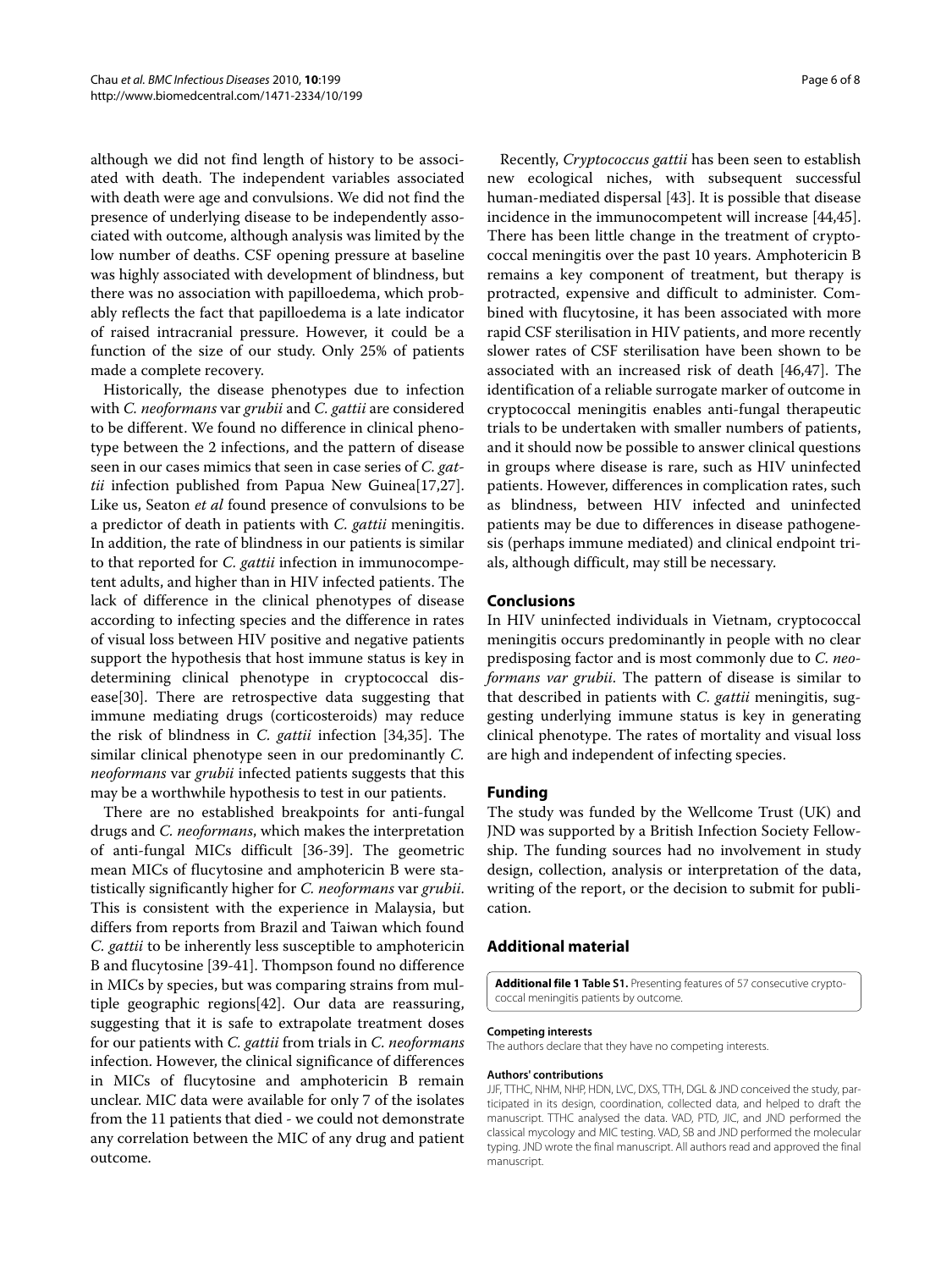#### **Acknowledgements**

With thanks to Tien Bui and Associate Professor Dee Carter, Head of Microbiology Biochemistry, School of Molecular and Microbial Biosciences University of Sydney for advice, and Dr Wieland Meyer, Associate Professor, Westmead Millenium Institute for Medical Research, Sydney, Australia for providing control strains.

#### **Author Details**

1Hospital for Tropical Diseases, 190 Ben Ham Tu, Quan 5, Ho Chi Minh City, Vietnam, 2Oxford University Clinical Research Unit, Hospital for Tropical Diseases, 190 Ben Ham Tu, Quan 5, Ho Chi Minh City, Vietnam, 3Centre for Tropical Medicine, Nuffield Department of Clinical Medicine, Oxford University, Oxford, OX3 7LJ, UK and 4Liverpool School of Tropical Medicine, Liverpool, L3 5QA, UK

#### Received: 2 December 2009 Accepted: 9 July 2010 Published: 9 July 2010

#### **References**

- 1. Casadevall A, Perfect JR: Cryptococcus neoformans**.** 1st edition. Washington: American Society for Microbiology Press; 1998.
- Kwon-Chung KJ, Bennett JE: Epidemiologic differences between the two varieties of Cryptococcus neoformans**.** Am J Epidemiol 1984, 120(1):123-130.
- 3. Kwon-Chung KJ, Sorrell TC, Dromer F, Fung E, Levitz SM: Cryptococcosis: clinical and biological aspects**.** Med Mycol 2000, 38(Suppl 1):205-213.
- 4. Duncan C, Schwantie H, Stephen C, Campbell J, Bartlett K: Cryptococcus gattii in wildlife of Vancouver Island British Columbia, Canada**.** J Wildl Dis 2006, 42(1):175-178.
- 5. Hoang LM, Maguire JA, Doyle P, Fyfe M, Roscoe DL: Cryptococcus neoformans infections at Vancouver Hospital and Health Sciences Centre (1997-2002): epidemiology microbiology and histopathology**.** J Med Microbiol 2004, 53(Pt 9):935-940.
- 6. Kidd SE, Hagen F, Tscharke RL, Huynh M, Bartlett KH, Fyfe M, Macdougall L, Boekhout T, Kwon-Chung KJ, Meyer W: **A rare genotype of** *Cryptococcus*<br>gattii caused the cryptococcosis outbreak on Vancouver Island (British gattii caused the cryptococcosis outbreak on Vancouver Island (British<br>Columbia Canada) *Prochlatl Acad Sci USA* 2004 101(49):17258-17263 Columbia, Canada)**.** Proc Natl Acad Sci USA 2004, 101(49):17258-17263.
- 7. Stephen C, Lester S, Black W, Fyfe M, Raverty S: Multispecies outbreak of cryptococcosis on southern Vancouver Island British Columbia**.** Can Vet J 2002, 43(10):792-794.
- 8. Bennett JE, Kwon-Chung KJ, Howard DH: Epidemiologic differences among serotypes of Cryptococcus neoformans**.** Am J Epidemiol 1977, 105(6):582-586.
- 9. Diamond RD, Bennett JE: Prognostic factors in cryptococcal meningitis. A study in 111 cases**.** Ann Intern Med 1974, 80(2):176-181.
- 10. Dismukes WE, Cloud G, Gallis HA, Kerkering TM, Medoff G, Craven PC, Kaplowitz LG, Fisher JF, Gregg CR, Bowles CA, et al.: Treatment of cryptococcal meningitis with combination amphotericin B and flucytosine for four as compared with six weeks. N Engl J Med 1987, 317(6):334-341.
- 11. Dromer F, Mathoulin S, Dupont B, Brugiere O, Letenneur L: Comparison of the efficacy of amphotericin B and fluconazole in the treatment of cryptococcosis in human immunodeficiency virus-negative patients: retrospective analysis of 83 cases. French Cryptococcosis Study Group**.** Clin Infect Dis 1996, 22(Suppl 2):S154-S160.
- 12. Dromer F, Mathoulin S, Dupont B, Laporte A: Epidemiology of cryptococcosis in France: a 9-year survey (1985-1993). French Cryptococcosis Study Group**.** Clin Infect Dis 1996, 23(1):82-90.
- 13. Dromer F, Mathoulin S, Dupont B, Letenneur L, Ronin O: Individual and environmental factors associated with infection due to Cryptococcus neoformans serotype D. French Cryptococcosis Study Group**.** Clin Infect Dis 1996, 23(1):91-96.
- 14. Mitchell DH, Sorrell TC, Allworth AM, Heath CH, McGregor AR, Papanaoum K, Richards MJ, Gottlieb T: Cryptococcal disease of the CNS in immunocompetent hosts: influence of cryptococcal variety on clinical manifestations and outcome**.** Clin Infect Dis 1995, 20(3):611-616.
- 15. Moosa MY, Coovadia YM: Cryptococcal meningitis in Durban South Africa: a comparison of clinical features laboratory findings and outcome for human immunodeficiency virus (HIV)-positive and HIVnegative patients**.** Clin Infect Dis 1997, 24(2):131-134.
- 16. Rozenbaum R, Goncalves AJ: Clinical epidemiological study of 171 cases of cryptococcosis**.** Clin Infect Dis 1994, 18(3):369-380.
- 17. Seaton RA, Verma N, Naraqi S, Wembri JP, Warrell DA: Visual loss in immunocompetent patients with Cryptococcus neoformans var. gattii meningitis**.** Trans R Soc Trop Med Hyg 1997, 91(1):44-49.
- 18. Stevens DA, Denning DW, Shatsky S, Armstrong RW, Adler JD, Lewis BH: Cryptococcal meningitis in the immunocompromised host: intracranial hypertension and other complications**.** Mycopathologia 1999, 146(1):1-8.
- 19. van der Horst CM, Saag MS, Cloud GA, Hamill RJ, Graybill JR, Sobel JD, Johnson PC, Tuazon CU, Kerkering T, Moskovitz BL, et al.: Treatment of cryptococcal meningitis associated with the acquired immunodeficiency syndrome. National Institute of Allergy and Infectious Diseases Mycoses Study Group and AIDS Clinical Trials Group**.** N Engl J Med 1997, 337(1):15-21.
- 20. Perfect JR, Dismukes WE, Dromer F, Goldman DL, Graybill JR, Hamill RJ, Harrison TS, Larsen RA, Lortholary O, Nguyen MH, et al.: Clinical Practice Guidelines for the Management of Cryptococcal Disease: 2010 Update by the Infectious Diseases Society of America**.** Clin Infect Dis 2010, 50(3):291-322.
- 21. Meyer W, Castaneda A, Jackson S, Huynh M, Castaneda E: Molecular typing of IberoAmerican Cryptococcus neoformans isolates**.** Emerg Infect Dis 2003, 9(2):189-195.
- 22. Chuang YM, Ho YC, Chang HT, Yu CJ, Yang PC, Hsueh PR: Disseminated cryptococcosis in HIV-uninfected patients**.** Eur J Clin Microbiol Infect Dis 2008, 27(4):307-310.
- 23. Chuang YM, Ku SC, Liaw SJ, Wu SC, Ho YC, Yu CJ, Hsueh PR: Disseminated Cryptococcus neoformans var. grubii infections in intensive care units**.** Epidemiol Infect 2009:1-8.
- 24. Jongwutiwes U, Sungkanuparph S, Kiertiburanakul S: Comparison of clinical features and survival between cryptococcosis in human immunodeficiency virus (HIV)-positive and HIV-negative patients. Jpn J Infect Dis 2008, 61(2):111-115.
- 25. Kiertiburanakul S, Wirojtananugoon S, Pracharktam R, Sungkanuparph S: Cryptococcosis in human immunodeficiency virus-negative patients**.** Int J Infect Dis 2006, 10(1):72-78.
- 26. Shih CC, Chen YC, Chang SC, Luh KT, Hsieh WC: Cryptococcal meningitis in non-HIV-infected patients**.** QJM 2000, 93(4):245-251.
- 27. Seaton RA, Naraqi S, Wembri JP, Warrell DA: Predictors of outcome in Cryptococcus neoformans var. gattii meningitis**.** QJM 1996, 89(6):423-428.
- 28. Fisher D, Burrow J, Lo D, Currie B: Cryptococcus neoformans in tropical northern Australia: predominantly variant gattii with good outcomes**.** Aust N Z J Med 1993, 23(6):678-682.
- 29. Speed B, Dunt D: Clinical and host differences between infections with the two varieties of Cryptococcus neoformans**.** Clin Infect Dis 1995, 21(1):28-34. discussion 35-26
- 30. Chen S, Sorrell T, Nimmo G, Speed B, Currie B, Ellis D, Marriott D, Pfeiffer T, Parr D, Byth K: Epidemiology and host- and variety-dependent characteristics of infection due to Cryptococcus neoformans in Australia and New Zealand. Australasian Cryptococcal Study Group**.** Clin Infect Dis 2000, 31(2):499-508.
- 31. Chen J, Varma A, Diaz MR, Litvintseva AP, Wollenberg KK, Kwon-Chung KJ: Cryptococcus neoformans strains and infection in apparently immunocompetent patients China**.** Emerg Infect Dis 2008, 14(5):755-762.
- 32. Netea MG, Brouwer AE, Hoogendoorn EH, Van der Meer JW, Koolen M, Verweij PE, Kullberg BJ: Two patients with cryptococcal meningitis and idiopathic CD4 lymphopenia: defective cytokine production and reversal by recombinant interferon- gamma therapy**.** Clin Infect Dis 2004, 39(9):e83-87.
- 33. Pappas PG, Perfect JR, Cloud GA, Larsen RA, Pankey GA, Lancaster DJ, Henderson H, Kauffman CA, Haas DW, Saccente M, et al.: Cryptococcosis in human immunodeficiency virus-negative patients in the era of effective azole therapy**.** Clin Infect Dis 2001, 33(5):690-699.
- 34. Seaton RA, Verma N, Naragi S, Wembri JP, Warrell DA: The effect of corticosteroids on visual loss in Cryptococcus neoformans var. gattii meningitis**.** Trans R Soc Trop Med Hyg 1997, 91(1):50-52.
- 35. Phillips P, Chapman K, Sharp M, Harrison P, Vortel J, Steiner T, Bowie W: Dexamethasone in Cryptococcus gattii central nervous system infection**.** Clin Infect Dis 2009, 49(4):591-595.